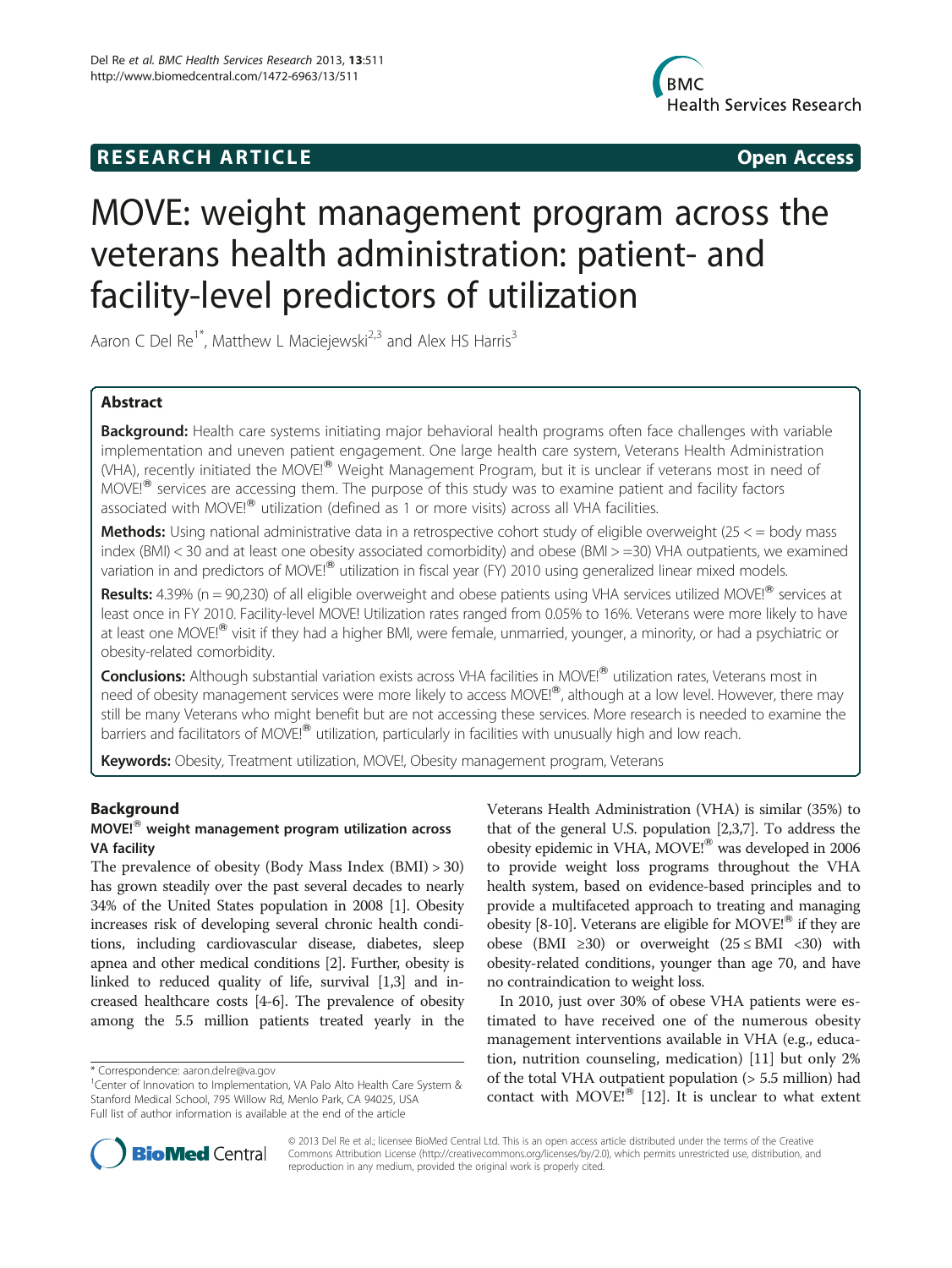$MOVE<sup>®</sup>$  is reaching veterans with higher BMIs or veterans with obesity-related comorbidities who are at increased risk for adverse events.

Previous research has found that utilization of VHA obesity management services in 2002 to 2006 (prior to  $MOVEI^{(8)}$  was more likely among racial/ethnic minorities, women, younger veterans, and unmarried veterans [[11,13\]](#page-6-0). Veterans with psychiatric conditions were also found to use obesity management services at higher rates if they had obesity-related comorbidities (e.g., diabetes) or filled obesogenic psychiatric medications in VHA [\[13](#page-6-0)].

The current analysis extends these prior studies by examining use of  $MOVE<sup>1</sup>$  services in a national population of veterans in 2010. The purpose of this study was to describe the facility-level variability in the utilization of  $MOVE<sup>18</sup>$ (defined as 1 or more visits) and to examine patient- and facility-level correlates of MOVE!<sup>®</sup> use, which can inform MOVE!<sup>®</sup>-related quality improvement efforts.

## Methods

#### Study design and sample

Using the outpatient VHA Decision Support System (DSS) database, we conducted a retrospective cohort study of all veterans from 140 Veterans Affairs Medical Centers (VAMCs) that offered the MOVE! $^{\circledR}$  program in 2010 that had at least one available height and weight to calculate Body Mass Index (BMI). FY2010 was the most recent data available at the time of analysis. There is no reason to believe that this particular year is any different in promotion to clients or providers (or otherwise) than previous or later years. Of the 5,576,858 total VHA outpatients seen in fiscal year (FY) 2010 in these 140 facilities,  $64\%$  (N = 3,574,765) had at least one height and weight available to calculate BMI (Figure 1). If there were multiple values per patient available, the median value was used, among biologically plausible (i.e., height < 84 inches and weight < 700 pounds) values, to calculate BMI. Patients were retained in the final sample  $(N=2,054,367)$  if they had a BMI  $>$  = 30 or  $25 \leq$  BMI $\leq$  30 and at least one obesity associated comorbidity (e.g., diabetes, hypertension, hyperlipdemia, heart disease, congestive heart failure, cholelithiasis, osteoarthritis, low back pain, gastroesophageal reflux disease, and obstructive sleep apnea). Note that patients >70 years of age are not a targeted group for  $MOVE<sup>18</sup>$  but we chose to analyze the total population of obese veterans in 2010 to have a more complete understanding of MOVE! $^{\circledR}$  use among all obese veterans and for greater generalizability.

#### Outcome and explanatory variables

The primary outcome of this study was  $MOVE<sup>®</sup>$  utilization, defined as having at least one MOVE!<sup>®</sup> outpatient visit in VHA National Patient Care Databases (NPCD) in FY2010 identified using VHA clinic stop codes 372 or 373.VHA stop



codes are included in all outpatient records to signify the type of clinic or treating specialty.

Several patient characteristics were obtained from the NPCD including age (categorized as age <40, 40–49, 50– 59, 60–69, 70–79, 80+), gender, marital status (married or other), minority status (minority or non-minority status), BMI (defined as  $[703 \times \text{weight in pounds}]$  [height in inches squared]) categorized into 4 levels (overweight = BMI <30, Class I Obesity = 30–34 BMI, Class II Obesity = 35–40 BMI, and Class III Obesity >40 BMI), home instability ("HOMLESS" in NPCD or clinic stop code signifying homeless or housing services or ICD-9-CM V60 indicating lack of housing), outpatient copayment status (co-pay required vs. not), geographic location, obesity diagnosis (ICD-9-CM 278.00, 278.01, 259.9, V778), obesity-related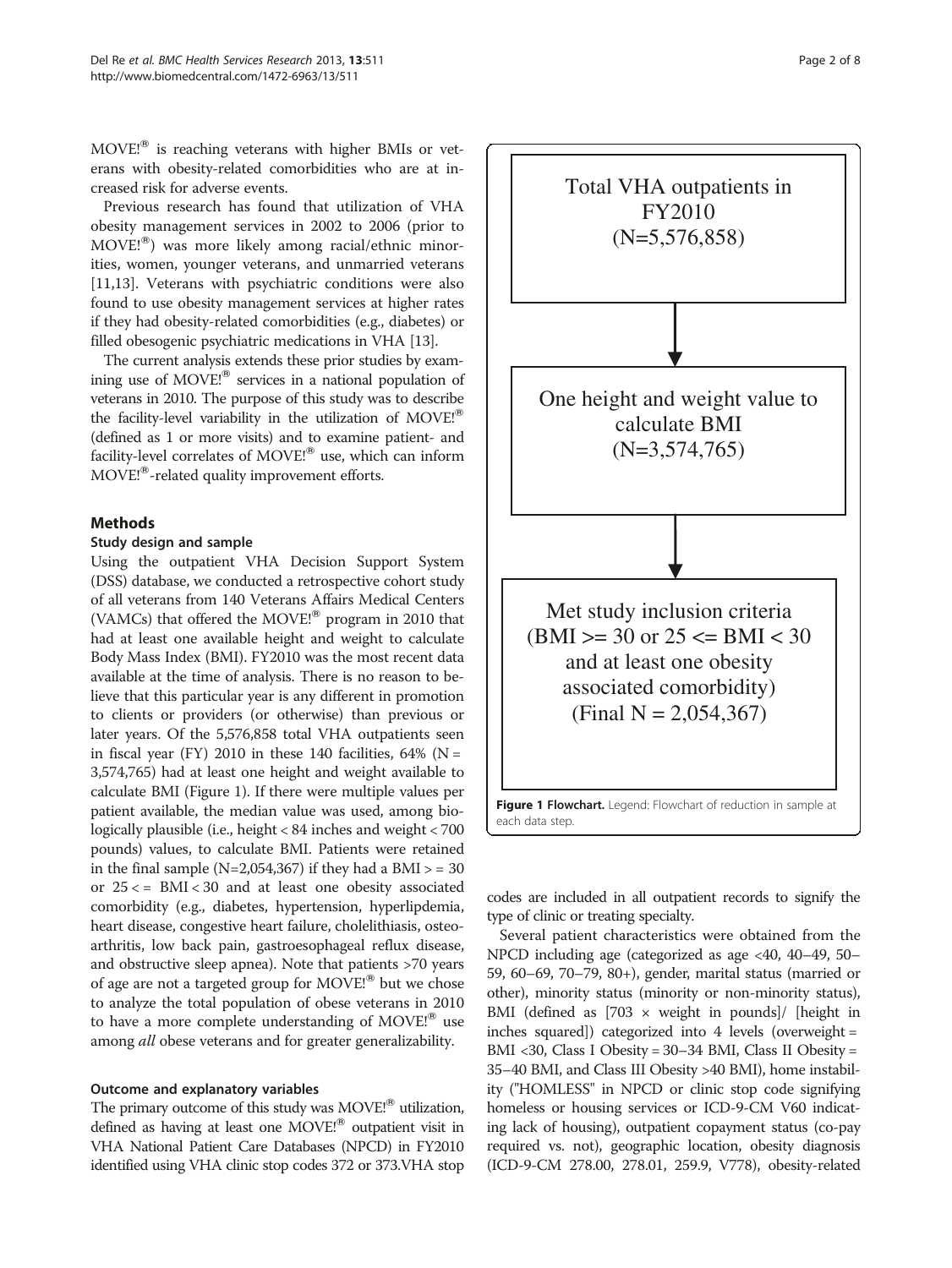comorbidities, obeseogenic psychiatric drug prescription, and psychiatric diagnoses.

Copayment status was determined from VHA priority status, which consists of nine disability and income related categories. Although  $MOVE!^{\circledR}$  is a free service to all veterans requiring no co-pay, we chose to include this variable, as it correlates with both illness severity and socioeconomic status [[13,14\]](#page-6-0). Geographic location was classified into urban, rural, or highly rural location, based on patients' zip code following methods described by Kaboli & Glasgow [\[15\]](#page-6-0). Obesity-related comorbidities included diabetes (250, 357.2, 362.0, 366.41), hypertension (401–405), hyperlipdemia (272), heart disease (429.1, 429.0, 429.2, 429.9, 410, 411,412, 413, 414, 440), congestive heart failure (402, 404.0, 414.19, 425.4, 428, 429.1, 429.4, 997.1), cholelithiasis (574), osteoarthritis (715), low back pain (722, 724, 846, 847), gastroesophageal reflux disease (530.11, 530.81, 530.2,787.1), and obstructive sleep apnea (780.57, 786.03, 327.2, 327.20, 327.21, 327.23, 327.29). Obeseogenic psychiatric drug prescriptions included amitriptyline, clomipramine, desipramine, doxepin, imipramine, mirtazapine, nortriptyline, paroxetine, clozapine, olanzapine, quetiapine, risperidone, thioridazine, lithium, valproic acid, gabapentin, and nefazodone. Psychiatric diagnoses included every major disorder (ICD-9 codes: 294, 295, 296,297.0, 297.1, 298, 300, 301, 306, 307, 309.1, 309.8, 309.9, 310, 311, 313.1, 314.0). See Table 1 for details of the included variables.

In addition, we calculated engagement in "other obesityrelated care" (Current Procedural Terminology codes S94 49, S9451, S9452, S9470, G0270, G0271, 97110, 97113, 97530, 97150, 97802, 97802, 97803, 97804; outpatient clinic codes 123, 124, 139, 140, 708, 709; weight loss

Table 1 Obesity- and psychiatric-related diagnoses

| Condition                                                           | ICD-9-CM diagnosis code                                                                                |  |
|---------------------------------------------------------------------|--------------------------------------------------------------------------------------------------------|--|
| Obesity                                                             | 278.00, 278.01, 259.9, V778                                                                            |  |
| Diabetes                                                            | 250, 357.2, 362.0, 366.41                                                                              |  |
| Hypertension                                                        | 401, 402, 403, 404, 405                                                                                |  |
| Hyperlipdemia                                                       | 272                                                                                                    |  |
| Coronary Heart Disease/Ischemic<br>Heart Disease (includes CAD, MI) | 429.1, 429.0, 429.2, 429.9, 410, 411,<br>412, 413, 414, 440                                            |  |
| Congestive heart failure                                            | 402, 404.0, 414.19, 425.4, 428, 429.1,<br>429.4, 997.1                                                 |  |
| Cholelithiasis                                                      | 574                                                                                                    |  |
| Osteoarthritis                                                      | 715                                                                                                    |  |
| Low back pain                                                       | 722, 724, 846, 847                                                                                     |  |
| Gastroesophageal reflux disease                                     | 530.11, 530.81, 530.2,787.1                                                                            |  |
| Obstructive sleep apnea                                             | 780.57, 786.03, 327.2, 327.20, 327.21,<br>327.23, 327.29                                               |  |
| Psychiatric Dx (any)                                                | 294, 295, 296,297.0, 297.1, 298, 300,<br>301, 306, 307, 309.1, 309.8, 309.9,<br>310, 311, 313.1, 314.0 |  |

medications orlistat, phentermine and sibutramine; ICD-9-CM codes 43.89, 44.31, 44.38, 44.39, 44.68, 44.69, 44.95, 44.96, 44.97, 44.98, 45.51, 45.91) which involved any other obesity care, such as nutritional consultation or bariatric surgery. However, we found that among patients receiving MOVE!, 87.03% had received other obesity care. Because other obesity care is essentially a proxy for our outcome, including it as a predictor substantially changes the interpretation of the other predictors. Given that our aim was to predict MOVE! utilization, not MOVE! utilization conditional on having received other obesity care, we did not include this term in our models at the patient-level.

Facility -level predictors were derived by aggregating patient characteristics by facility  $(N = 140)$  and enabled examination of the relationship between overall facility characteristics and MOVE! $^{\circledR}$  utilization. The following facility characteristics were calculated, based on percentage of patients in the facility meeting criteria: facility rates of male gender, minority status, home instability, outpatient copay, rural geographic residence, BMI, obesity-related comorbidity, obeseogenic psychiatric drug prescription, psychiatric diagnosis, and provisions of other obesity care.

#### Analytic plan

To describe and explore variability in facility-level rates of  $MOVE<sup>®</sup>$  utilization, we calculated the rate of MOVE!<sup>®</sup> receipt (number of obese patients who had at least one  $MOVE<sup>®</sup>$  visit divided by the total number of obese patients in the facility) in each of the 140 VHA facilities. Then, we examined patient factors associated with the binary patient-level response variable (MOVE!<sup>®</sup> utilization:  $0 = no, 1 = yes$ , which was estimated using generalized linear mixed effect models with a random effect for facility to account for the clustering of patients within VHA facilities. Non-significant variables were trimmed from these models, resulting in the final multivariate model. The mixed-effect regression models were conducted using the GLIMMIX function within the SAS statistical software (version 9.2) and additional analyses, including graphics with the ggplot2 package and advanced mixed-effects modeling procedures with the lme4 package were conducted within the R statistical software (version 3.0.1). The VA Palo Alto Health Care System's research office and Stanford University's Human Research Protection Program approved this project.

## Results

In FY2010, 4.4% ( $n = 90,238$ ) of all veterans in the final analytic sample (N=2,054,367) had at least one MOVE!<sup>®</sup> visit, with an average of 4.9  $(SD = 8.4, \text{ median} = 2.0)$  $MOVEI^{8}$  visits in 2010 among those with at least one visit. Within the 140 VHA facilities, the proportion of patients who received MOVE!<sup>®</sup> treatment ranged from 0.05% to 16% (mean = 4.4%). Figure [2](#page-3-0) graphically depicts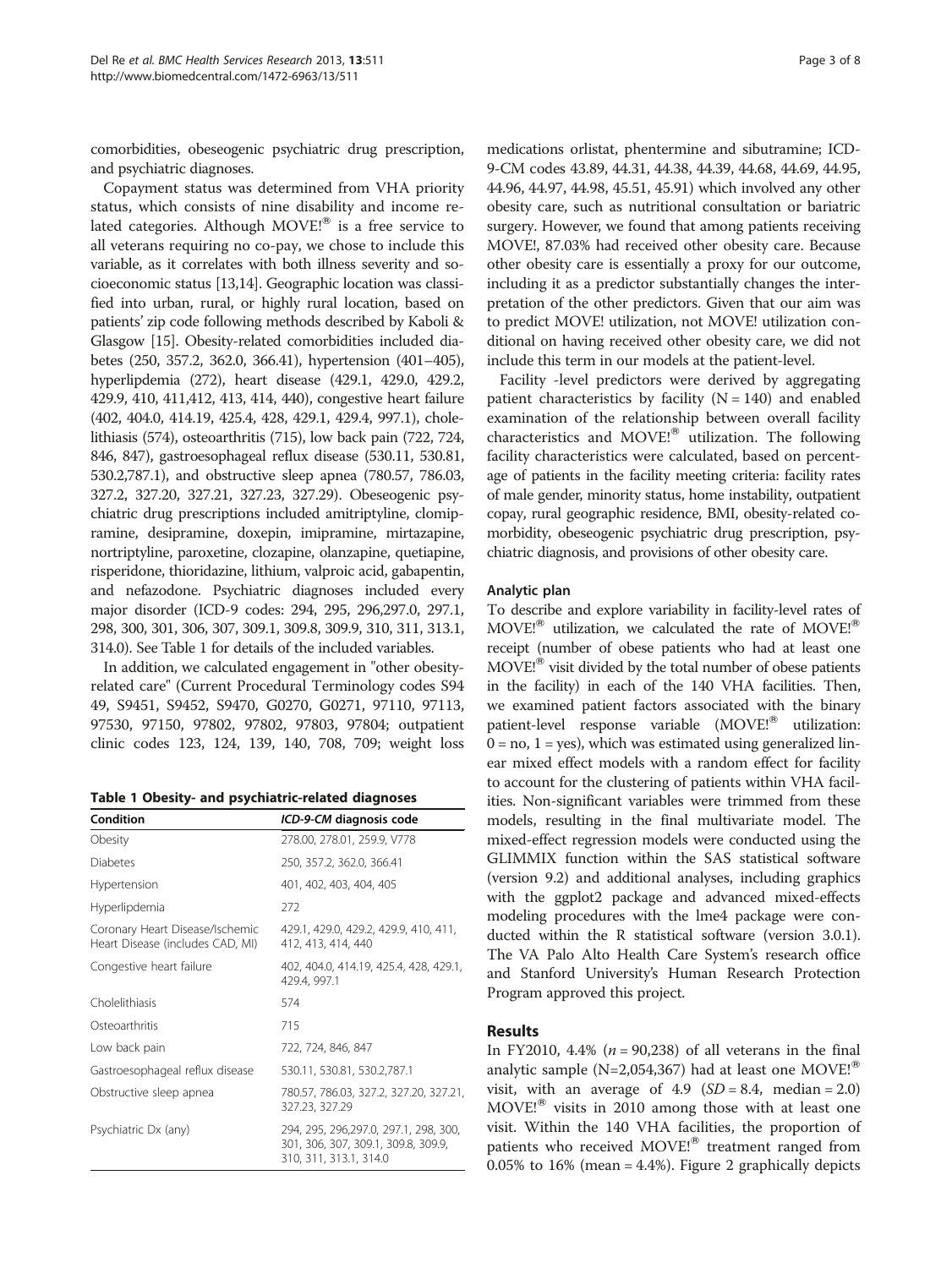<span id="page-3-0"></span>

between-facility variability in MOVE! utilization, rankordered from smallest to largest on the x-axis (size of the points represent facility size). Among patients under 70  $(n = 1,468,911)$ , who are specifically targeted for MOVE!<sup>®</sup> services, 6% ( $n = 83,140$ ) of all veterans in the final analytic sample had at least one  $MOVE!^{®}$  visit, with an average of 4.8 ( $SD = 8.2$ , median = 2.0) MOVE!<sup>®</sup> visits among those with at least one visit.

#### Unadjusted predictors of MOVE! $^{\circ\circ}$  utilization

Obese VHA patients were more likely to use  $MOVE<sup>{8}</sup>$  one or more times in FY2010 if they had a higher BMI, were younger, female, not married, of minority status, had home instability, or lived in urban areas (Table [2\)](#page-4-0). In addition, MOVE!<sup>®</sup> utilization was positively associated with outpatient copayment status (payment required vs. exempt), obesity diagnosis, obesity or psychiatric-related comorbidities, and obeseogenic psychiatric drug prescriptions.

Obese VHA patients treated at facilities with higher proportions of minority patients, home instability, and patients from urban residence were more likely to utilize MOVE!<sup>®</sup> (Table [2](#page-4-0)). In addition, facilities with a larger proportion of patients with lower rates of obesity-related comorbidities and obesogenic psychiatric medication prescriptions had higher MOVE!<sup>®</sup> utilization. Facility-level variables that

were not related to MOVE!<sup>®</sup> utilization included the proportion of men, outpatient copayment required, psychiatric diagnoses, and average facility BMI.

#### Adjusted predictors of MOVE!<sup>®</sup> utilization

In adjusted analyses (Table [3](#page-4-0)), veterans were more likely to use  $MOVE<sup>18</sup>$  if they had Class III BMI (morbidly obese) (OR = 4.54 , 95% confidence interval (CI): 4.43, 4.56), were between 40–69 years old, compared to  $\langle 40 \rangle$  (OR = 1.21-1.25), female (OR = 1.66, 95% CI: 1.62, 1.7), not married (OR = 0.94, 95% CI: 0.93, 0.95), minority status (OR = 1.36, 95% CI: 134, 1.39), home instability (OR = 1.63, 95% CI: 1.57, 1.68), living in urban areas (OR = 1.17, 95% CI: 1.15, 1.19), required to pay outpatient copayments ( $OR = 1.63$ , 95% CI: 1.57, 1.68), obesity and psychiatric-related comorbidities (OR = 1.68, 95% CI: 1.64, 1.73 and OR = 1.58, 95% CI: 1.55, 1.60, respectively), and obeseogenic psychiatric drug prescriptions (OR = 1.17, 95% CI: 1.15, 1.19). Veterans were less likely to use  $MOVE!^{®}$  if they were seen in VA medical centers with higher rates of home instability (OR = 1.09 95% CI: 1.02, 1.16) and lower rates of obesogenic psychiatric drug prescriptions (OR = 0.92, 95% CI: 0.90, 0.95). The individual-level fixed effects (predictors) accounted for 20% of the variance in MOVE! utilization (marginal psuedo-R<sup>2</sup>). The facility-level fixed-effects (predictors)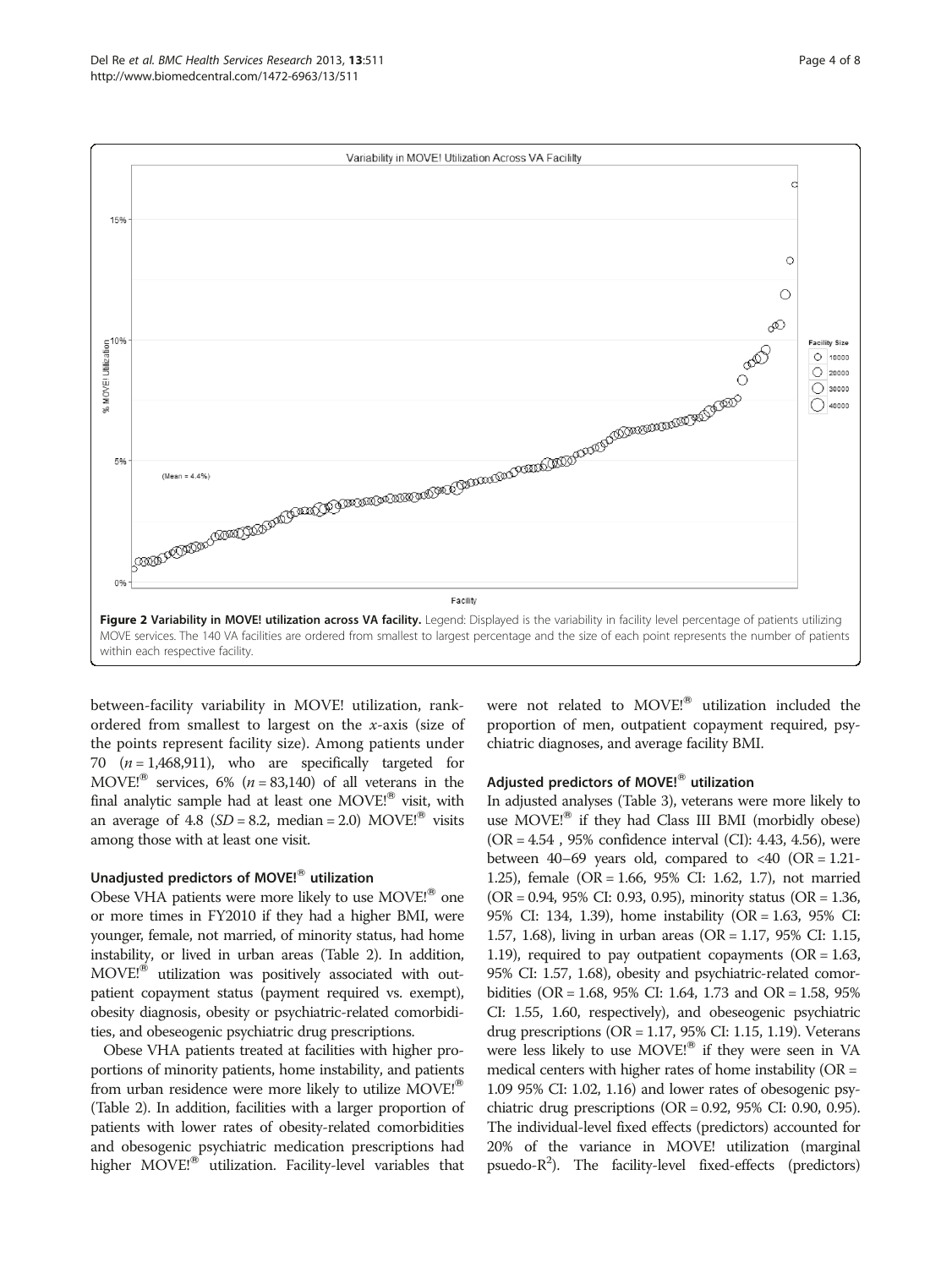#### <span id="page-4-0"></span>Table 2 Patient- and facility-level correlates of MOVE! utilization among obese patients treated in the veterans health administration in fiscal year 2010

|                                             | <b>Patient-level correlates</b>  |                                   |
|---------------------------------------------|----------------------------------|-----------------------------------|
| <b>Total unique patients</b>                | No MOVE! use                     | 1+ MOVE! visits                   |
| $(N = 2,054,367)$                           | 1,964,129 (95.61%)               | 90,238 (4.39%)                    |
| <b>Age</b> (ref.: <40 years old)            |                                  |                                   |
| 40-49***                                    | 9.83%                            | 14.15%                            |
| $50 - 59***$                                | 19.71%                           | 28.28%                            |
| $60 - 69***$                                | 34.40%                           | 41.51%                            |
| 70-79***                                    | 19.03%                           | 6.54%                             |
| $80 +$ ***                                  | 9.38%                            | 1.10%                             |
| <b>BMI</b> (ref.: Overwt [<30 BMI])         |                                  |                                   |
| Class I (30-34 BMI)***                      | 44.43%                           | 35.62%                            |
| Class II (35-39 BMI)***                     | 17.14%                           | 26.93%                            |
| Class III (40+ BMI)***                      | 8.11%                            | 22.98%                            |
| Gender                                      |                                  |                                   |
| Female***                                   | 5.86%                            | 11.91%                            |
| <b>Marital status</b>                       |                                  |                                   |
| Married***                                  | 60.14%                           | 52.34%                            |
| <b>Minority status</b>                      | 298,495<br>total missing         |                                   |
| Minority***                                 | 24.93%                           | 32.58%                            |
| Home instability                            |                                  |                                   |
| Yes***                                      | 2.12%                            | 5.76%                             |
| Geographic location<br>(ref.: Highly Rural) | 12,935<br>total missing          |                                   |
| Rural                                       | 11.43%                           | 8.39%                             |
| Urban**                                     | 88.30%                           | 91.27%                            |
| <b>Outpatient copay</b>                     |                                  |                                   |
| Yes***                                      | 0.18%                            | 0.23%                             |
| <b>Obesity comorbidity</b>                  |                                  |                                   |
| Yes*                                        | 88.55%                           | 90.44%                            |
| <b>Psychiatric Dx</b>                       |                                  |                                   |
| Yes***                                      | 20.83%                           | 36.56%                            |
| Obesity-related care                        |                                  |                                   |
| Yes***                                      | 16.43%                           | 87.03%                            |
|                                             | <b>Facility-level correlates</b> |                                   |
| <b>Total facility rates</b><br>(percentage) | Patient's with<br>No MOVE! use   | Patient's with<br>1+ MOVE! visits |
| Male gender [mean (sd)]                     | 93.84 (01.90)                    | 93.87 (01.80)                     |
| <b>Minority status</b> *** [mean (sd)]      | 25.22 (18.41)                    | 24.26 (16.86)                     |
| Home instability*** [mean (sd)]             | 02.26 (01.56)                    | 02.51 (01.80)                     |
| Outpatient copay [mean (sd)]                | 00.18(0.09)                      | 00.17 (00.09)                     |
| <b>Rural location*</b> [mean (sd)]          | 11.30 (21.16)                    | 09.66 (18.86)                     |
| <b>BMI</b> [mean (sd)]                      | 32.78 (0.47)                     | 32.80 (0.39)                      |

88.65 (02.67) 88.32 (02.57)

Obesity comorbidity\*\*

[mean (sd)]

#### Table 2 Patient- and facility-level correlates of MOVE! utilization among obese patients treated in the veterans health administration in fiscal year 2010 (Continued)

| <b>Psychiatric Dx</b> [mean (sd)]    | 21.52 (04.07) | 21.44 (03.93) |
|--------------------------------------|---------------|---------------|
| Obesogenic drugs ***<br>[mean (sd)]  | 17.93 (03.10) | 17.50 (02.77) |
| Obesity comorbidity**<br>[mean (sd)] | 88.65 (02.67) | 88.32 (02.57) |

Note:  $p < .05$ ,  $p \times 0.01$ ,  $p \times p < .001$  in single-predictor, mixed-effects regression models with a random effect for VA facility. For categorical variables, significant differences are between the indicated group and the reference group.

accounted for 2% of the variance in MOVE! utilization (marginal psuedo- $R^2$ ). An additional 8% of the variance in MOVE! utilization was explained by between-facility variability (conditional psuedo- $R^2$ ).

## Discussion

Health care systems initiating major behavioral health programs often face challenges with variable implementation

## Table 3 Final model of MOVE! utilization among obese patients treated in the veterans health administration (FY 2010) <sup>a</sup>(N=1,742,937)

|                                                         | OR [95% CI]                | P           |
|---------------------------------------------------------|----------------------------|-------------|
| Age (ref.: <40 years old)                               |                            |             |
| $40 - 49$                                               | $1.21$ [ $1.17, 1.25$ ]    | $< 0.01***$ |
| $50 - 59$                                               | $1.25$ [ $1.21$ , $1.28$ ] | $< 0.01***$ |
| $60 - 69$                                               | $1.24$ [ $1.20$ , $1.28$ ] | $< 0.01***$ |
| $70 - 79$                                               | $0.45$ $[0.44, 0.47]$      | $< 0.01***$ |
| $80+$                                                   | $0.18$ $[0.17, 0.20]$      | $< 0.01***$ |
| Female gender                                           | 1.66 [1.62, 1.70]          | $< 0.01***$ |
| <b>Married</b>                                          | $0.94$ $[0.93, 0.95]$      | $< 0.01***$ |
| <b>Minority racial status</b>                           | 1.36 [1.34, 1.39]          | $< 0.01***$ |
| <b>BMI</b> (ref.: Overwt [<30 BMI])                     |                            |             |
| Class I (30-34 BMI)                                     | 1.47 [ 1.44, 1.51]         | $< 0.01***$ |
| Class II (35-39 BMI)                                    | $2.67$ [ $2.61$ , $2.73$ ] | $< 0.01***$ |
| Class III (40+ BMI)                                     | $4.54$ $[4.43, 4.56]$      | $< 0.01***$ |
| Home instability                                        | $1.63$ [ $1.57$ , $1.68$ ] | $< 0.01***$ |
| <b>Outpatient copay</b>                                 | 1.57 [ 1.35, 1.83]         | $< 0.01***$ |
| <b>Geographic location</b><br>(reference: Highly Rural) |                            | $<.001***$  |
| Rural                                                   | $0.95$ $[0.82, 1.09]$      | .46         |
| Urban                                                   | $1.17$ $[1.15, 1.19]$      | $.02*$      |
| <b>Obesity comorbidity</b>                              | 1.68 [ 1.64, 1.73 ]        | $<.001***$  |
| Obesogenic psychiatric drug                             | $1.17$ $[1.15, 1.19]$      | $< 0.01***$ |
| Psychiatric diagnosis                                   | $1.58$ [ $1.55$ , $1.60$ ] | $<.001***$  |
| % Home instability                                      | $1.09$ $[1.02, 1.16]$      | $<.001***$  |
| % Obesogenic drugs                                      | $0.92$ $[0.90, 0.95]$      | $< 0.01***$ |
| Intercept                                               | $0.03$ $[0.02, 0.06]$      | $<.001***$  |

Note: <sup>a</sup>Results from mixed-effects logistic regression model with a random effect for facility.  $*p < .05$ ,  $***p < .001$ .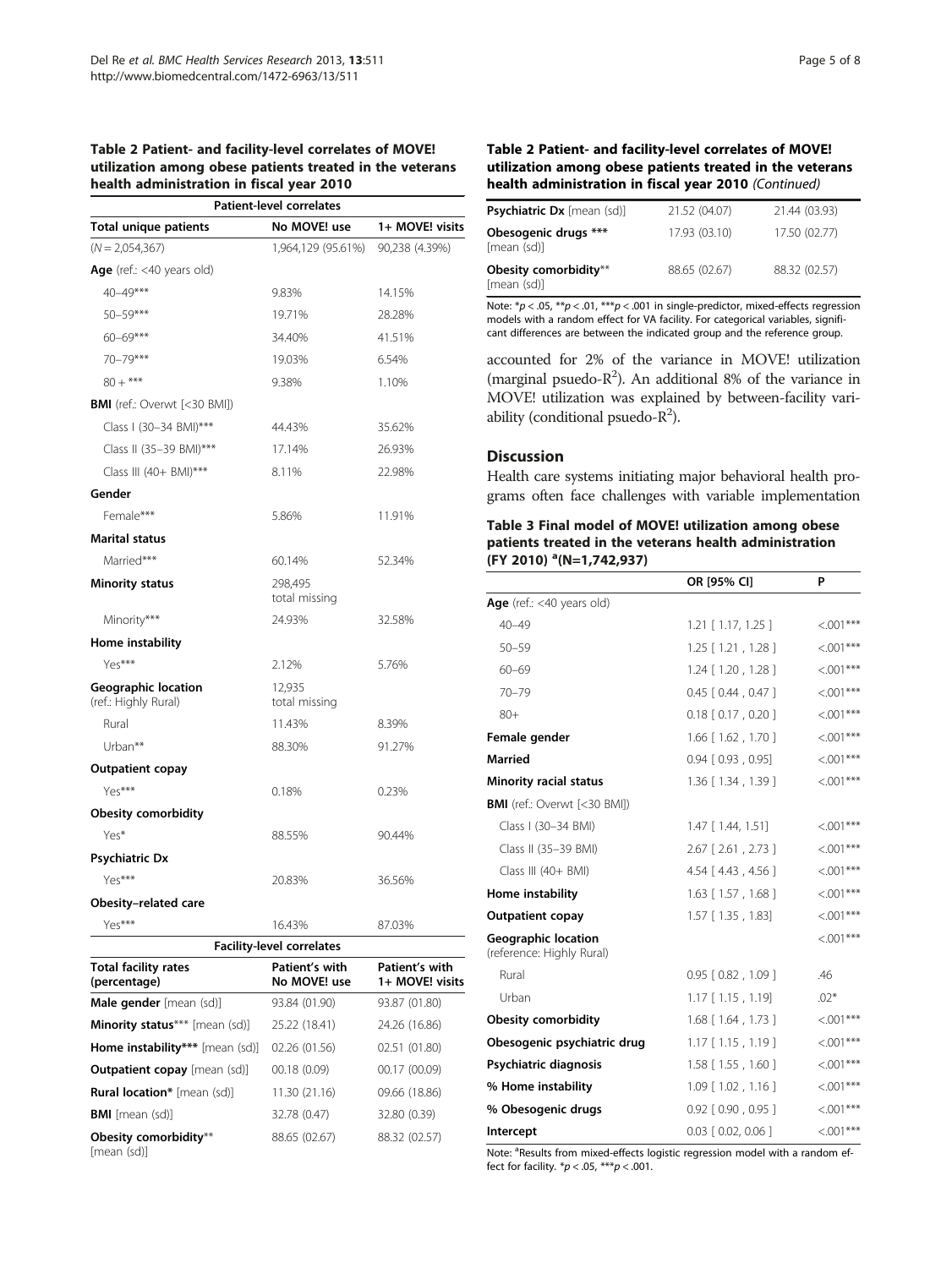and uneven patient engagement [\[16](#page-6-0)[,17\]](#page-7-0). Identifying factors that predict both patient engagement and facility variability in utilization can help focus subsequent quality improvement efforts. This study examined patient and facility characteristics associated with MOVE!<sup>®</sup> utilization among obese VHA outpatients in 2010. Among the almost 2.5 million VHA patients meeting criteria for obesity from 140 VA facilities in 2010, 4.4% had at least one MOVE! $^{\circ}$ visit. Among patients younger than 70 to whom  $MOVE<sup>®</sup>$ is targeted, 6% had at least one MOVE!<sup>®</sup> visit. Of note is that Office of Quality and Performance (OQP) chart review process found that 10% of "at-risk" Veterans had uti-lized MOVE!<sup>®</sup> in 2010 [[8\]](#page-6-0), which is a considerably higher rate than was found here. The chart review procedure used by OQP typically involves taking a relatively small sample of patient records and thoroughly examining clinic notes related to inpatient or outpatient visits. While chart review may be more sensitive than administrative data for identifying MOVE!<sup>®</sup> visits, the estimates from small sample chart review can be highly variable. In contrast, although administrative data utilized in this study may miss some MOVE! visits, the estimates of use have much tighter confidence intervals due to the very large sample size.

Perhaps more interesting and important than the overall utilization rate is the large variation in use across VHA facilities (ranging .05% to 16%). These data show that some facilities manage to provide  $MOVE!^{®}$  services to nearly 4 times the national average in terms of proportion of patients served. In addition, this finding suggests that many facilities could dramatically increase the proportion of obese patients receiving these services. More research is needed to examine the barriers and facilitators of MOVE! $^{\circledR}$  utilization, particularly in facilities with unusually high and low reach. Also, increasing the number of visit per patient is an important quality improvement goal since prior work has shown that having two or more  $MOVE<sup>18</sup>$  visits is associated with at least a 5% weight loss [\[8](#page-6-0)].

#### Patient characteristics

It is certainly promising that veterans with higher BMI, obesity-related comorbidities, and obesogenic drug prescriptions had greater MOVE!<sup>®</sup> utilization because this suggests that veterans most in need of  $MOVE<sup>18</sup>$  obesity management services were accessing MOVE!<sup>®</sup> at higher, albeit still suboptimal, rates. Unexpected patient-level predictors of  $MOVE<sup>18</sup>$  utilization included home instability and having a required outpatient copayment. Greater  $MOVE<sup>1</sup>$  utilization among patients with home instability may be encouraged by their VA providers to use MOVE!<sup>®</sup> outpatient services as a part of their treatment plans.

The positive association with  $MOVE<sup>j</sup><sub>®</sub>$  use and required outpatient copayment may be due to the fact that  $MOVE<sup>18</sup>$ services are offered to all Veterans at no cost due to copay exemption or waiver of copays in June 2008 [[18](#page-7-0)]. Having a copayment requirement may be a proxy for higher socioeconomic status and less illness severity because VA requires veterans to pay copayments if they have limited military-service related disability or higher incomes.

Patients between 40–69 years-old were more likely to utilize MOVE! $^{\circledR}$  services. After age 69, there is a substantial decline in MOVE! $^{\circledR}$  utilization, which may be due to the target of screening for referral (i.e., automated clinic reminders) to MOVE!<sup>®</sup> services are those obese patient younger than 70 for whom weight management are clear. A sensitivity analysis that restricted the sample to patients younger than 70 found a MOVE! $^{\circ}$  utilization rate of 6% (versus 4.4% for the entire sample of obese patients), but the coefficients for the other predictors remained nearly unchanged.

The positive association between  $MOVE!^{\circledR}$  utilization and urban geographic location is consistent with previous obesity management literature [\[8](#page-6-0)] and health services utilization (generally) [\[19\]](#page-7-0). Veterans living further away from the VHA hospital are less likely to attend the program, due to proximity-related barriers.

#### Facility-level predictors

After accounting for several patient-level predictors in a multi-predictor mixed effects regression, some specific facility factors related to treatment context or casemix were associated with receipt of at least one  $MOVE!^{®}$  visit. Veterans at facilities with higher proportion of patients with home instability and lower obesogenic drug prescriptions rates were more likely to access MOVE!<sup>®</sup> Regarding the positive relationship between facility-level proportion of home instability and MOVE!<sup>®</sup> use, perhaps (and similar to the individual-level relationship) there is greater facilitywide emphasis on having providers encourage their obese patients to use MOVE!<sup>®</sup> outpatient services as a part of their treatment plans. However, although statistically significant, these findings may be less clinically relevant. That is, the overall differences in MOVE! utilization by facilitylevel characteristics were small (accounted for 2% of variability in MOVE! use) but the sample size was large enough to detect statistical differences.

#### Limitations

This study has several limitations, including a crosssectional observational study design that was limited to patients' treated in the VHA in FY2010, which limits causal interpretation of findings and may not generalize to earlier or later years. Another limitation is that the number of  $MOVE<sup>18</sup>$  visits was not examined, which may result in very different findings from that of utilization based on at least 1 MOVE! $^{\circledR}$  visit. Finally, there were several unmeasured variables, such as differential resource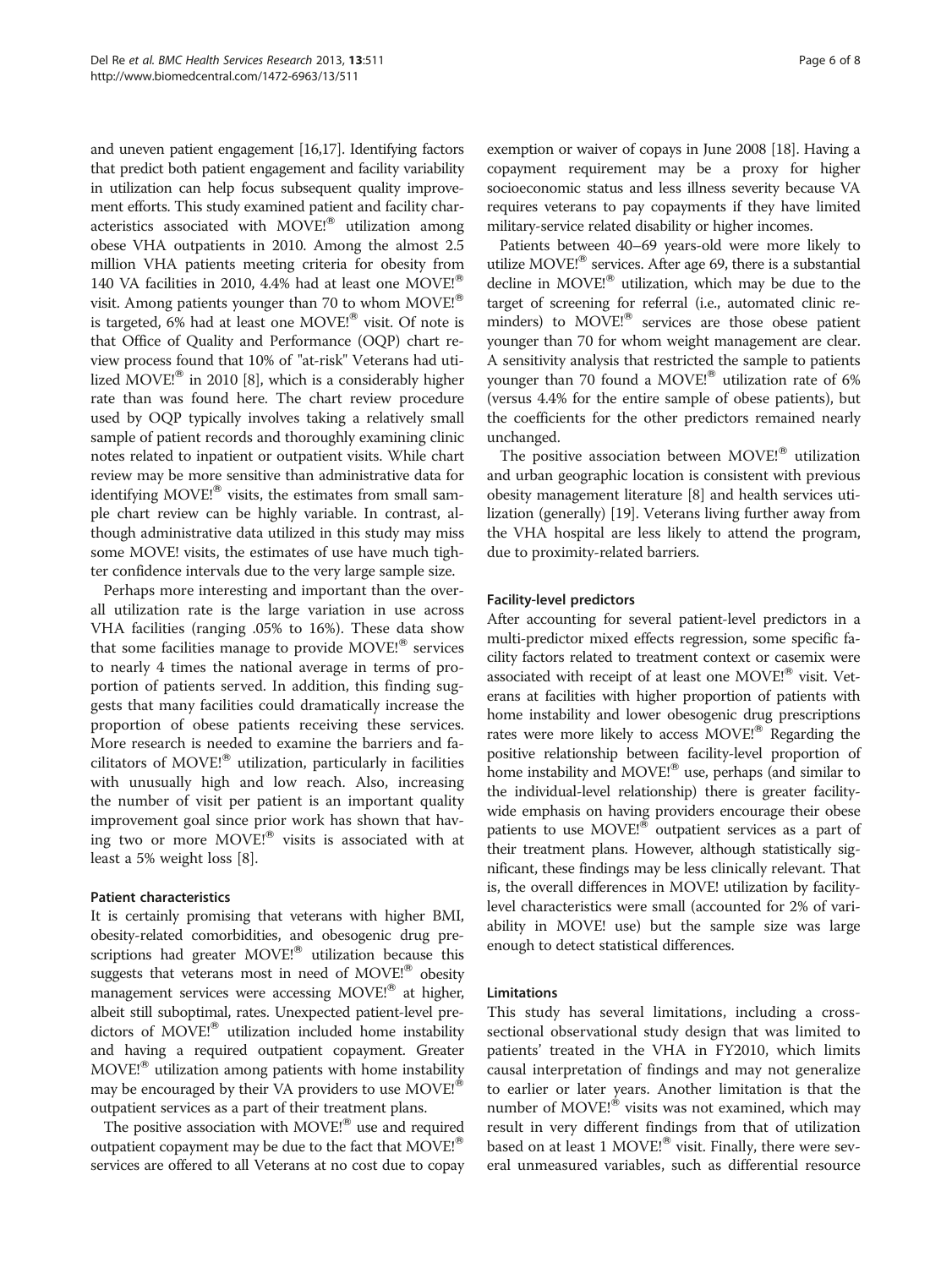<span id="page-6-0"></span>allocation across facilities, that may be associated with  $MOVE!^{\circledast}$  utilization that could bias these results.

Despite these limitations, this study had several strengths. Over 2 million patients treated across 140 VHA hospitals nationwide in 2010 were included in this analysis. To our knowledge, this is the largest obesity management study conducted to date. Substantial variation in MOVE! $^{\circledR}$  utilization across facilities was found and several patient- and facility-level factors were associated with this variation. Although MOVE!<sup>®</sup> utilization is modest for obese Veterans, those who are in most need of this obesity management service (i.e., patients' diagnosed with obesity and obesity-related comorbidities) are more likely to access them (albeit at a low level). However, there may still many Veterans in need who are not accessing these services. The findings from this study suggest that reducing barriers to MOVE! utilization for these patients is an important next step in disseminating  $MOVE!^{\circledR}$  further.

#### Conclusion

The results from this study suggest that veterans most in need of obesity management services are more likely to access MOVE!<sup>®</sup> (albeit at low levels). However, substantial variation exists across VHA facilities in utilization rates and much of the variability in utilization remains unexplained. Tailored outreach and patient-education materials might target groups under-served by  $MOVE<sup>18</sup>$ , including rural veterans and less obese veterans. In addition, determining ways to increase access and utilization of  $MOVE<sup>18</sup>$  is an obvious implementation challenge. Provision of tele-based or web-based MOVE!<sup>®</sup> could improve access, and VA is currently developing these modalities. Further research examining lower rates of MOVE!<sup>®</sup> utilization among men and those patients' living in rural communities is needed to guide development of interventions to improve MOVE!<sup>®</sup> receipt. Although our focus was to predict overall MOVE!<sup>®</sup> utilization, another related area we did not address was predictors of MOVE!<sup>®</sup> utilization conditional on having received other obesity care. The predictors of a model including that term answers a different question: What are the predictors of  $MOVE<sup>1</sup><sub>®</sub>$  above and beyond the variance explained by receipt of other obesity care in general? Given the high overlap of  $MOVE<sup>®</sup>$  and other obesity care, this latter question would be better addressed by restricting the analysis to patients who receive some obesity care of any kind. Although the focus of this study was on VHA, these results may apply to other health care systems that are initiating similar programs.

#### Competing interests

AC Del Re has no financial disclosures or competing interests. Matthew L. Maciejewski has no financial disclosures or competing interests. Alex HS Harris has no financial disclosures or competing interests.

#### Authors' contributions

AD conceived of the study, participated in its design, performed the statistical analysis and helped to draft the manuscript. MM participated in its coordination and helped to draft the manuscript. AH participated in the design of the study and coordination and helped to draft the manuscript. All authors read and approved the final manuscript.

#### Acknowledgements

Contributors: Kenneth R. Jones, Ph.D. and Linda Kinsinger, MD.

#### Author details

<sup>1</sup> Center of Innovation to Implementation, VA Palo Alto Health Care System & Stanford Medical School, 795 Willow Rd, Menlo Park, CA 94025, USA. <sup>2</sup>Center for Health Services Research in Primary Care, Durham VA Medical Center, 411W Chapel Hill St, Ste 600, Durham NC 27705, UK. <sup>3</sup> Division of General Internal Medicine, Department of Medicine, Duke University, 795 Willow Rd, Menlo Park, CA 94025, USA.

#### Received: 6 October 2012 Accepted: 28 November 2013 Published: 10 December 2013

#### References

- Flegal KM, Carroll MD, Ogden CL, Curtin LR: Prevalence and trends in obesity among US adults, 1999–2008. JAMA 2010, 303:235–241.
- 2. Li Z, Maglione M, Tu W, Mojica W, Arterburn D, Shugarman LR, Hilton L, Suttorp M, Solomon V, Shekelle PG, et al: Meta-analysis: pharmacologic treatment of obesity. Ann Int Med 2005, 142:532–546.
- 3. The Management of Overweight and Obesity Workgroup: VA/DoD Clinical Practice Guideline For Screening And Management Of Overweight And Obesity. Washington, DC: Department of Veterans Affairs, Department of Defense; 2006.
- 4. Arterburn DE, Maciejewski ML, Tsevat J: Impact of morbid obesity on medical expenditures in adults. Int J Obes 2005, 29:334–339.
- 5. Bell JF, Zimmerman FJ, Arterburn DE, Maciejewski ML: Health-care expenditures of overweight and obese males and females in the medical expenditures panel survey by age cohort. Obesity 2010, 19:228–232.
- 6. Finkelstein EA, Trogdon JG, Cohen JW, Dietz W: Annual medical spending attributable to obesity: payer-and service-specific estimates. Health Aff 2009, 28:w822–w831.
- 7. Johnelle Sparks P, Bollinger M: A demographic profile of obesity in the adult and veteran US populations in 2008. Population Res Policy Rev 2011, 30:211–233.
- 8. Kahwati LC, Lance TX, Jones KR, Kinsinger LS: RE-AIM evaluation of the veterans health administration's MOVE! weight management program. Trans Behav Med 2011, 1:1–10.
- 9. Damschroder L, Goodrich D, Robinson C, Fletcher C, Lowery J: A systematic exploration of differences in contextual factors related to implementing the MOVE! weight management program in VA: a mixed methods study. BMC Health Services Res 2011, 11:248.
- 10. Kinsinger LS, Jones KR, Kahwati L, Harvey R, Burdick M, Zele V, et al: Design and dissemination of the MOVE! weight-management program for veterans. Prev Chronic Dis 2009, 6(3):A98.
- 11. Noël PH, Wang CP, Bollinger MJ, Pugh MJ, Copeland LA, Tsevat J, Nelson KM, Dundon MM, Hazuda HP: Intensity and duration of obesity-related counseling: association with 5-Year BMI trends among obese primary care patients. Obesity 2011:773–782.
- 12. National Center for Health Promotion and Disease Prevention: MOVE! Weight Management Program For Veterans FY10 Evaluation Report; 2010.
- 13. Copeland LA, Pugh MJ, Hicks PB, Hitchcock NP: Use of Obesity-Related Care by Psychiatric Patients. Washington, DC: Psychiatric services; 2012.
- 14. Kazis LE, Miller DR, Clark J, Skinner K, Lee A, Rogers W, Spiro A III, Payne S, Fincke G, Selim A, et al: Health-related quality of life in patients served by the department of veterans affairs: results from the veterans health study. Arch Int Med 1998, 158:626.
- 15. Kaboli PJ, Glasgow JM: VAMC Facility Rurality: Comparison of Three Classification Approaches; 2011.
- 16. Kelly JA, Heckman TG, Stevenson LY, Williams PN, Ertl T, Hays RB, Leonard NR, O'Donnell L, Terry MA, Sogolow ED, Neumann MS: Transfer of research-based HIV prevention interventions to community service providers: fidelity and adaptation. AIDS Educ Prev 2000, 12:87–98.